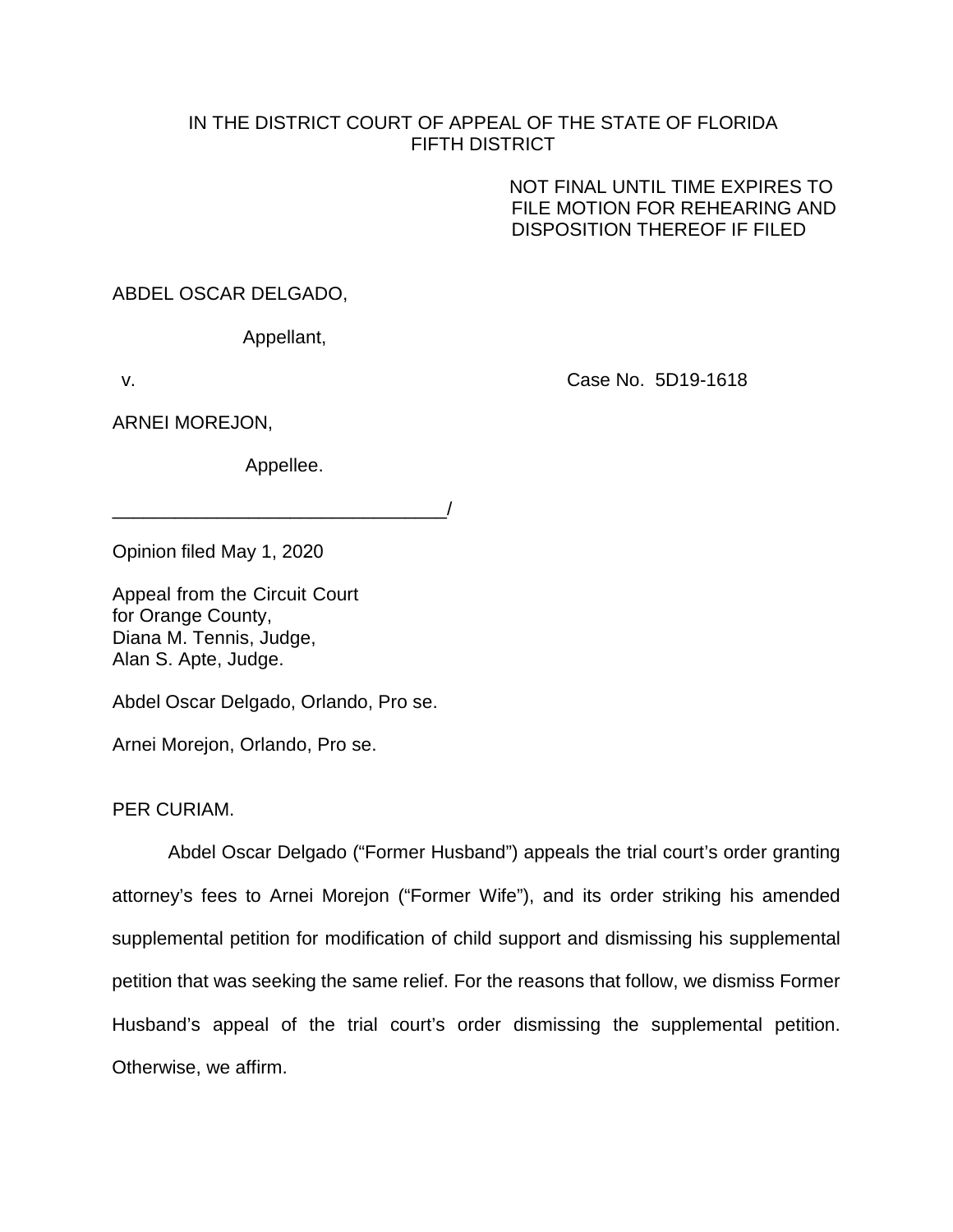This case involves three supplemental petitions to modify child support. The parties entered into a marital settlement agreement in 2016. One year later, Former Husband filed his first supplemental petition ("First Petition") to modify child support, alleging that he had involuntarily lost his second job. Following an evidentiary hearing on the petition, but before the trial court entered a written order, Former Husband filed his second supplemental petition ("Second Petition") to modify child support, alleging that Former Wife obtained employment. Former Husband then amended the Second Petition ("Amended Second Petition"), adding the allegation from his First Petition that his income decreased due to losing the job.

The day after Former Husband filed his Amended Second Petition, Former Wife answered his Second Petition. Thereafter, she answered his Amended Second Petition with allegations that mirrored her first answer.

The trial court denied Former Husband's First Petition, finding that he voluntarily quit his second job.1 Former Wife then moved for attorney's fees on the basis of her need and Former Husband's ability to pay. At the evidentiary hearing, the trial court cautioned Former Husband that his conduct in the case was "getting vexatious."

Following oral rulings, but before the trial court entered a written order, Former Husband moved to disqualify the presiding judge. The trial court then entered an order granting Former Wife's motion for attorney's fees, noting Former Husband's pending motion to disqualify and specifying that it was conducting the "ministerial act of reducing to writing the orally pronounced ruling" from the attorney's fees hearing. The trial court

 <sup>1</sup> This Court affirmed that judgment. *Delgado v. Morejon*, 266 So. 3d 1184 (Fla. 5th DCA 2019).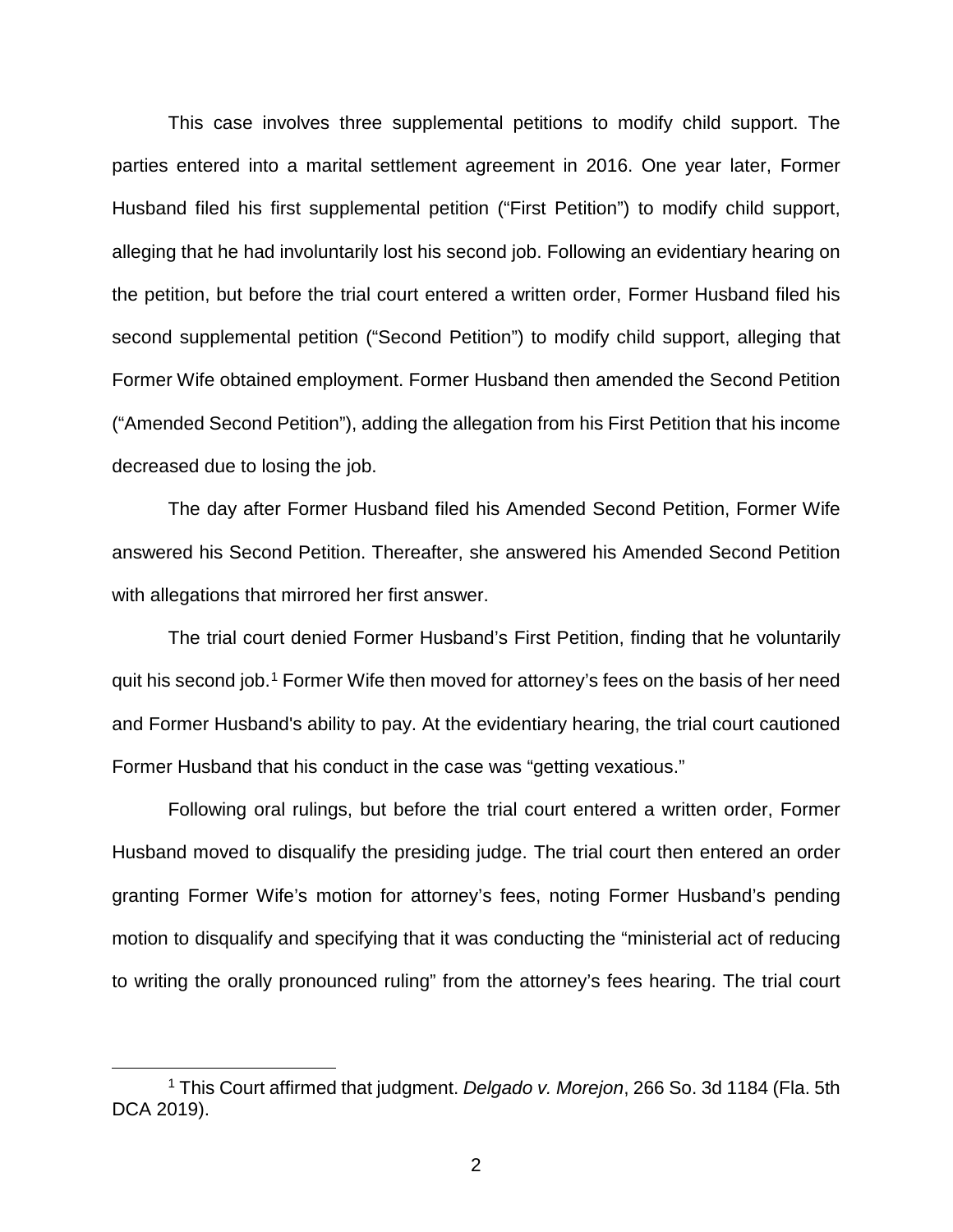found that pursuant to *Levine v. Keaster*, 862 So. 2d 876 (Fla. 4th DCA 2003), Former Husband's conduct caused Former Wife to incur unnecessary attorney's fees, Former Wife had the need for such fees, and Former Husband had the ability to pay them.

The case was then transferred<sup>2</sup> to a new judge, who sua sponte struck Former Husband's Amended Second Petition on the basis that Former Wife had answered Former Husband's Second Petition. The trial court noted that "[the] Amended Supplemental Petition was not authorized by Court order allowing amendment." The trial court also sua sponte dismissed Former Husband's Second Petition because Former Husband failed to allege a change of circumstances since the trial on his initial petition.

On appeal, Former Husband argues that the trial court erroneously granted Former Wife attorney's fees pursuant to section 61.16(1), Florida Statutes (2018), because an attorney's fees request pursuant to a statute must be pled. He adds that the trial court's order granting attorney's fees failed to include findings of reasonable hours expended and hourly rate. Former Husband also argues that the trial court erroneously struck his Amended Second Petition and dismissed his Second Petition.

We affirm the trial court's order granting Former Wife attorney's fees. Although Former Wife's pro se answer did not include a request for attorney's fees, contrary to Former Husband's assertions, the attorney's fees order was not based on section 61.16(1). Rather, the trial court granted attorney's fees pursuant to *Levine*, 862 So. 2d at 880–81, which provides that attorney's fees may be awarded against a party to

<sup>&</sup>lt;sup>2</sup> After the attorney fee order, the presiding judge ordered the Clerk of Court to reassign the case. *See* Fla. R. Jud. Admin. 2.330(j) (providing that if presiding judge does not rule on motion to disqualify within 30 days of service, "the motion shall be deemed granted and the moving party may seek an order from the court directing the clerk to reassign the case"). A different trial judge was then assigned to the matter.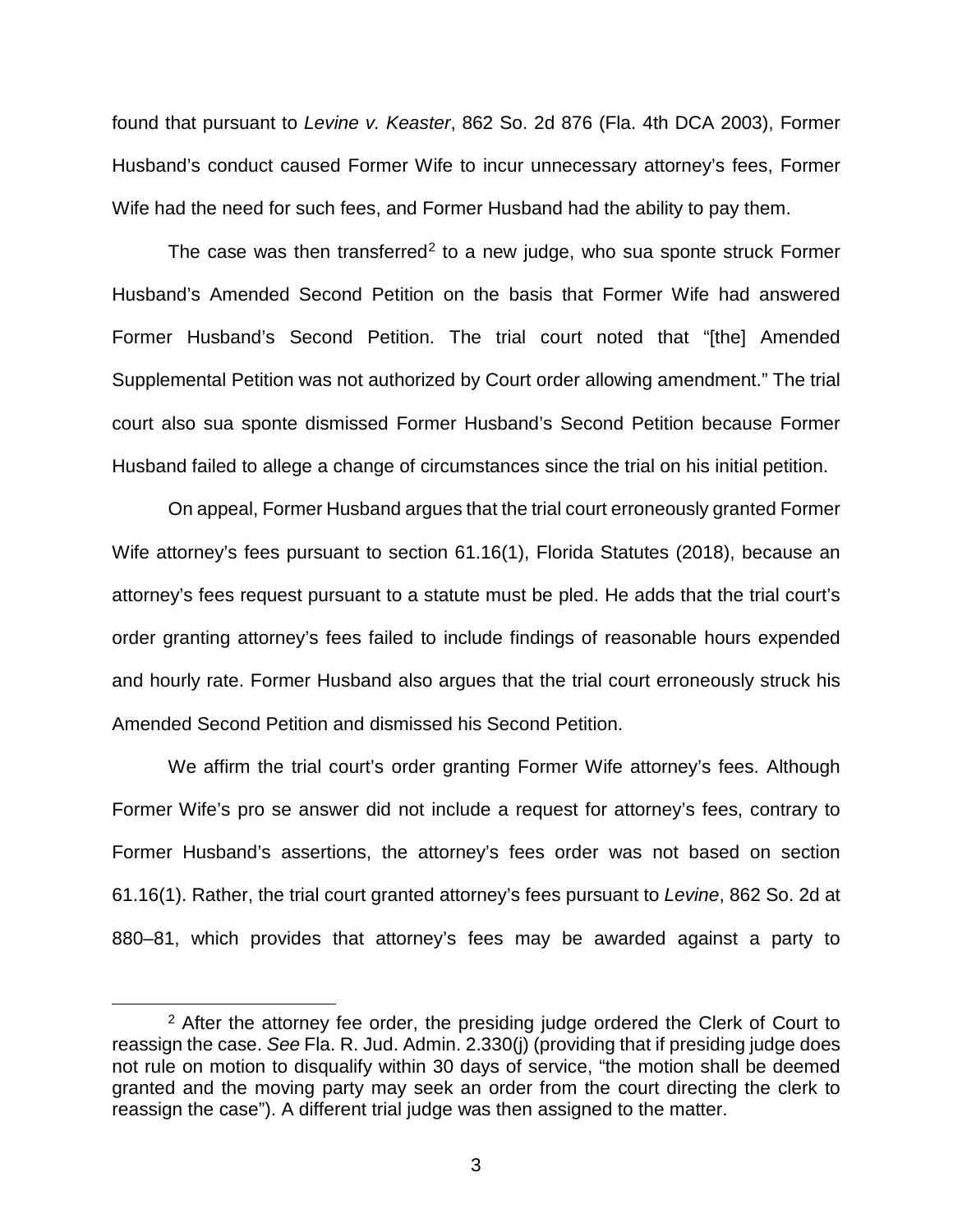compensate for the unneeded attorney services caused by bad faith litigation. And, although the trial court's attorney fee order lacked findings as to the reasonableness of the hourly rate and hours expended, Former Husband did not raise this deficiency in a timely filed motion for rehearing. As such, any error is unpreserved for appellate review. *Spreng v. Spreng*, 162 So. 3d 168, 169 (Fla. 5th DCA 2015); *Mathieu v. Mathieu*, 877 So. 2d 740, 741 (Fla. 5th DCA 2004).

We similarly affirm the trial court's order sua sponte striking Former Husband's Amended Second Petition. Although the trial court struck the petition under the mistaken impression that Former Husband required leave of court to amend, and therefore the pleading was unauthorized, Former Husband again did not notify the trial court of the error via a motion for rehearing, nor did he challenge the adverse ruling in any way. *See State v. Barber*, 301 So. 2d 7, 9 (Fla. 1974) ("An appellate court must confine itself to a review of only those questions which were before the trial court and upon which a ruling adverse to the appealing party was made.") (internal citations omitted)); *Verkruysse v. Fla. Carpenters Reg'l Council*, 27 So. 3d 157, 159 (Fla. 1st DCA 2010) (holding that appellant failed to preserve for appellate review her claim that JCC erred in dismissing her petition for benefits without considering certain pleadings, where error first appeared in JCC's final order, and appellant did not file motion for rehearing).

Finally, we dismiss Former Husband's appeal of the trial court's order sua sponte dismissing his Second Petition. The order did not indicate that it was with prejudice, and nothing on the face of the order prohibited Former Husband from filing an amended supplemental petition. *See Bouin v. Disabatino*, 250 So. 3d 168, 170 (Fla. 4th DCA 2018) ("[T]he failure to state a cause of action generally does not result in a dismissal with

4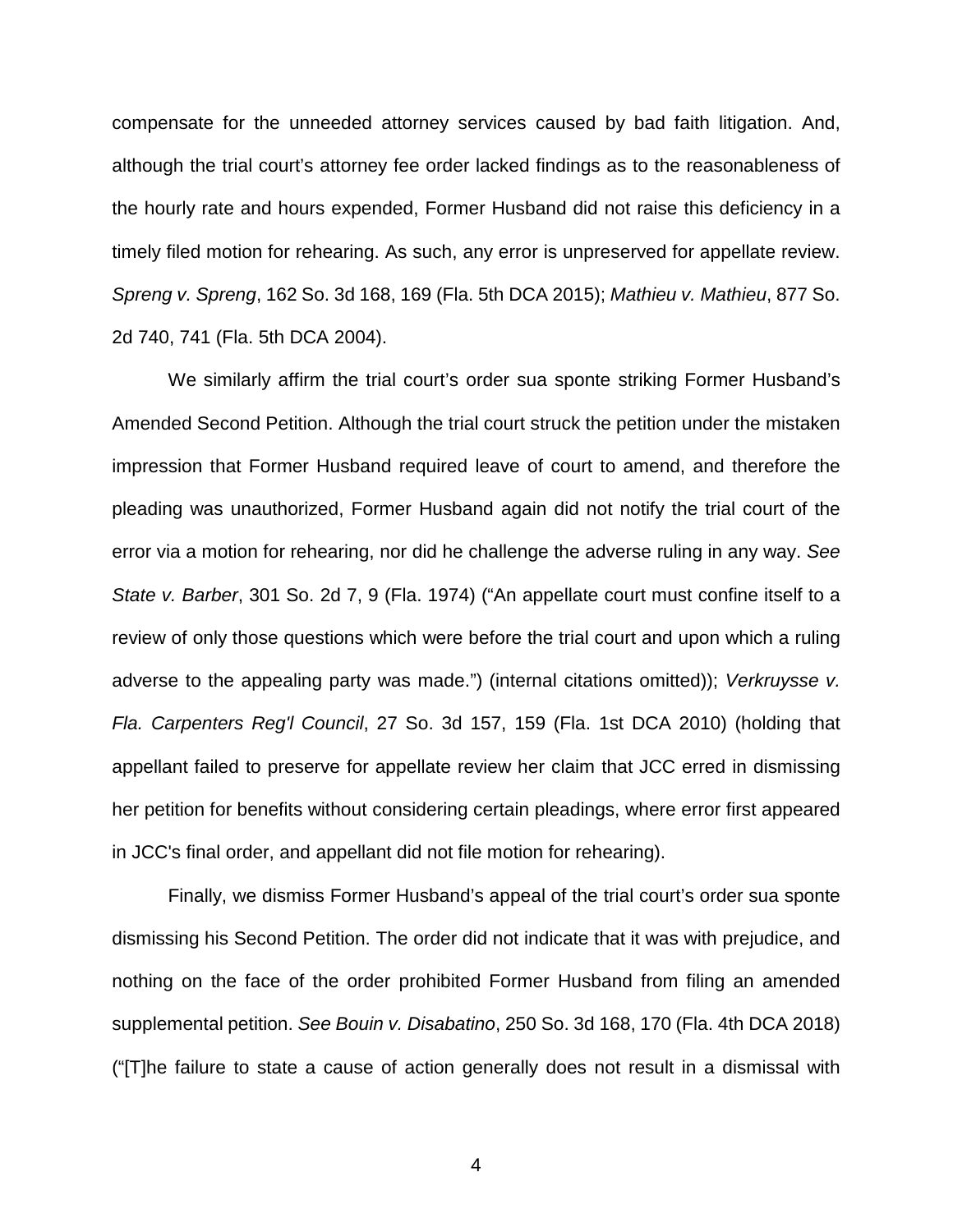prejudice.").3 The order therefore lacks sufficient language of finality to constitute a final order and does not fit within the limited categories of appealable, nonfinal orders in Florida Rule of Appellate Procedure 9.130(a)(3). *See Hinote v. Ford Motor Co.*, 958 So. 2d 1009, 1011 (Fla. 1st DCA 2007) ("[W]here it remains unclear whether the order is intended to be final or nonfinal, it is proper to dismiss the appeal as premature because the order does not contain sufficient language of finality to constitute a final order." (citing *Bushweiler v. Levine*, 476 So. 2d 725 (Fla. 4th DCA 1985))). Accordingly, this Court does not have jurisdiction to review the trial court's order dismissing Former Husband's Second Petition.

AFFIRMED IN PART; DISMISSED IN PART.

GROSSHANS and SASSO, JJ., concur. COHEN, J., concurs in part and dissents in part, with opinion.

<sup>&</sup>lt;sup>3</sup> Further, nothing in the record indicates that the trial court intended for Former Husband to institute another action rather than to amend his petition. *Cf. Eagle v. Eagle*, 632 So. 2d 122, 122–23 (Fla. 1st DCA 1994) (holding that order dismissing plaintiff's action for child support, which stated in entirety, "[t]his case is dismissed without prejudice," was appealable final order, reasoning that record suggested trial court intended for plaintiff's action to be pursued in subsequent proceeding rather than in amended complaint).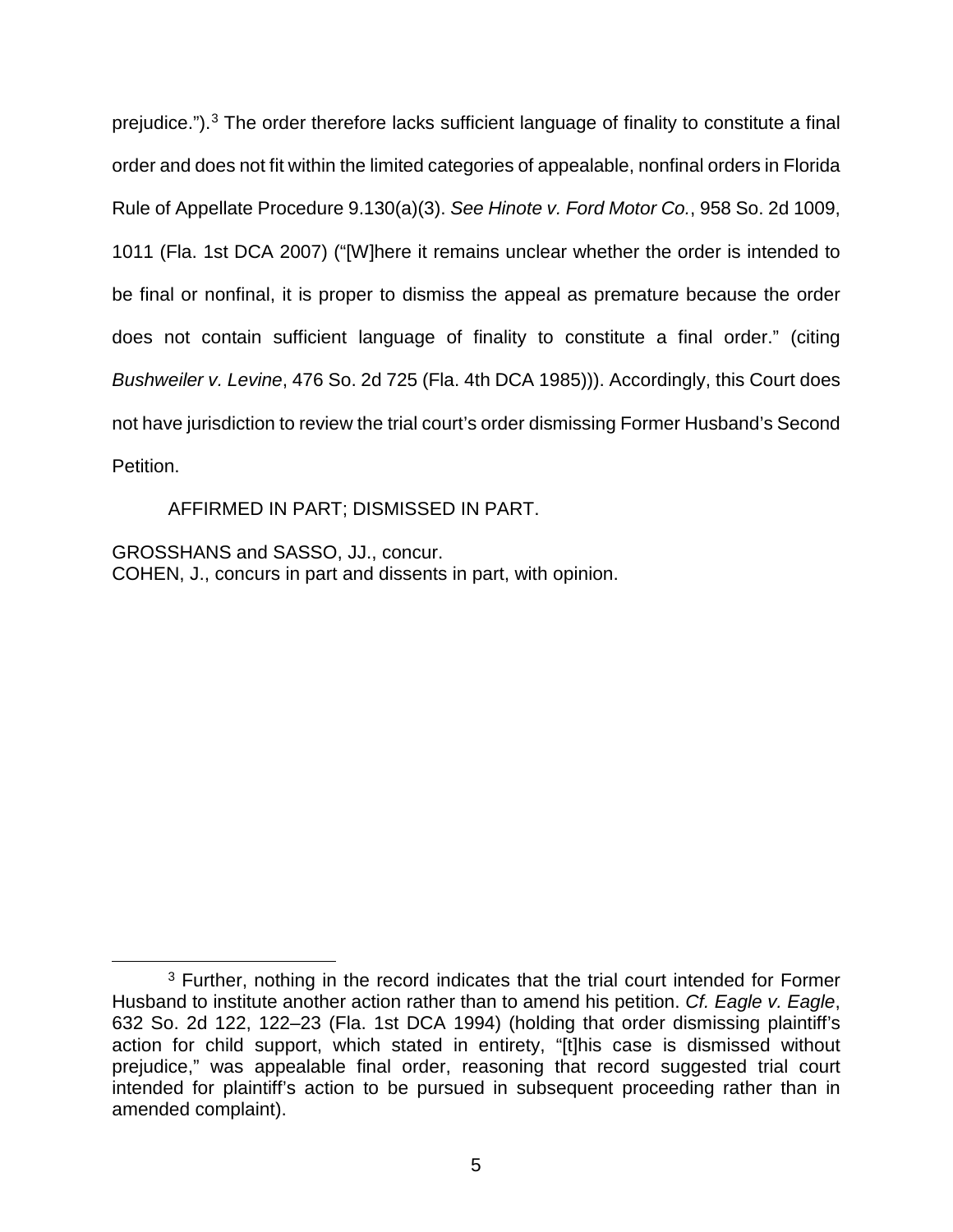COHEN, J., concurring in part and dissenting in part.

I am in agreement with the majority opinion except on one point. I do not believe that preservation of error concepts should require a motion for rehearing when a trial judge sua sponte strikes a complaint or petition.

It is fundamental that the sua sponte dismissal of pleadings without notice or the opportunity to be heard violates a party's due process rights. See, e.g., Lawson v. Frank, 197 So. 3d 1269, 1271 (Fla. 2d DCA 2016) (finding sua sponte dismissal of complaint violated due process when there was no hearing, objection, motion, or defense raised as to sufficiency of pleading); Manzano v. Nicoletti, 15 So. 3d 751, 752 (Fla. 3d DCA 2009) ("[W]here a trial court wishes sua sponte to raise the legal sufficiency of the complaint, the court must give the plaintiffs notice and a reasonable opportunity to respond." (citing Surat v. Nu-Med Pembroke, Inc., 632 So. 2d 1136, 1136–38 (Fla. 4th DCA 1994))).

While the trial court might well have been frustrated by Former Husband's repeated filings, the predecessor judge properly sanctioned Former Husband, awarding attorney's fees as a result of his vexatious litigation tactics. Former Wife had successfully defeated Former Husband's repeated attempts to avoid his financial obligations.

I would find that Former Husband preserved the issue for appeal by the timely filing of a notice of appeal and reverse the striking of the amended second petition. As the subsequent dismissal of Former Husband's second petition indicates, the trial court's true issue was not with the timeliness of Former Husband's amendment to his second petition, but rather, to the sufficiency of his pleading. That was an issue for the parties to litigate. See Lawson, 197 So. 3d at 1271; Sanchez v. LaSalle Bank Nat'l Ass'n, 44 So. 3d 227,

6